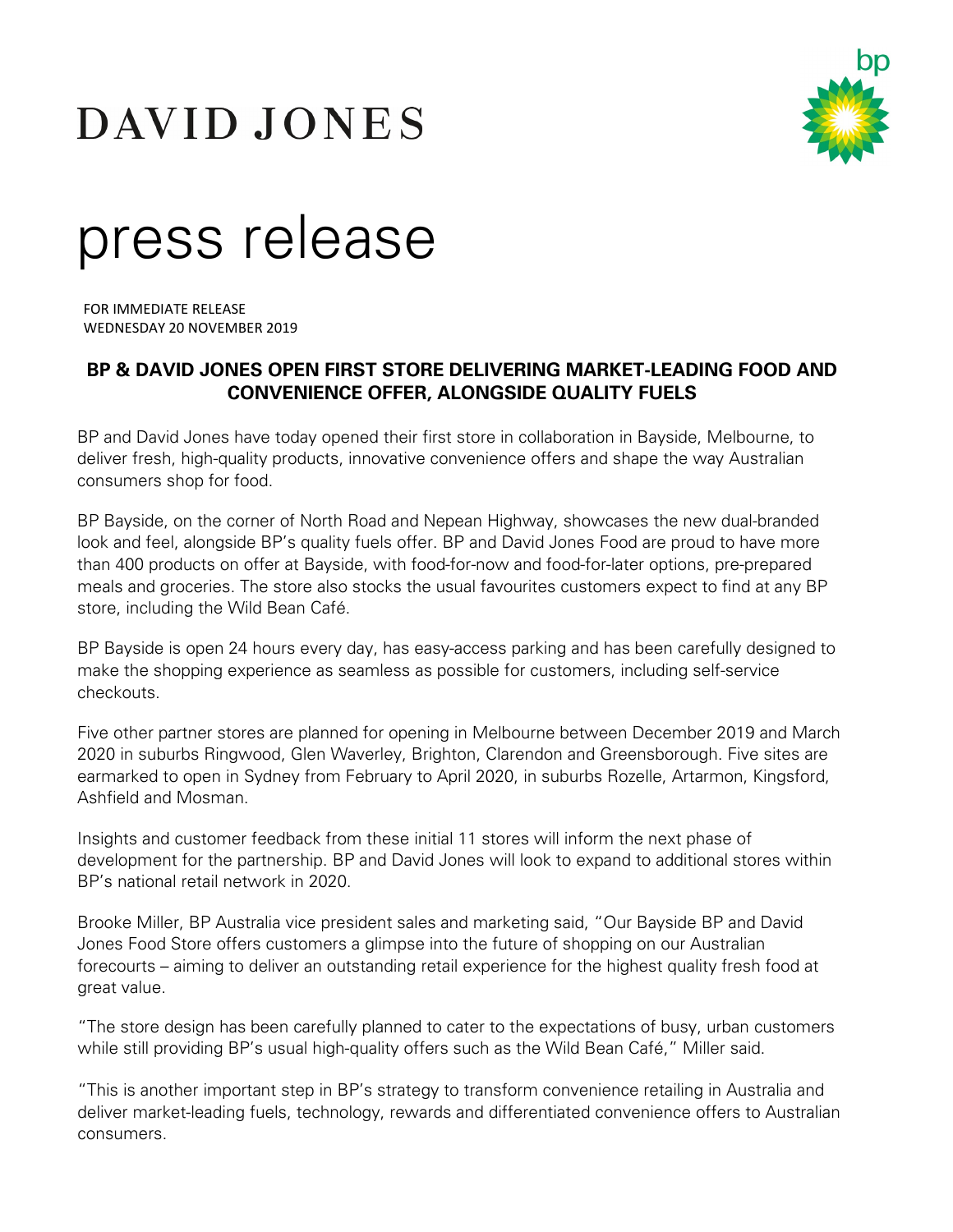"It's been a real pleasure to work with David Jones to develop this partnership and both companies are excited about offering Australian consumers something fresh, delicious and different," she said.

Pieter de Wet, managing director David Jones Food, said: "Today represents an exciting new chapter for David Jones Food, as we extend our quality food offering into a new convenience format that will allow more Australians than ever before to access the range when and where it suits them.

"The carefully curated product range showcases David Jones Food's enduring focus on quality, innovation and taste. As consumer behaviour changes and demand for fresh and accessible food-fornow and food-for-later options continues to increase, we're excited to present a new concept to Australian consumers that's set to change the way they shop for food."

The partnership combines David Jones Food's exclusive, high-quality product range with BP's global expertise in convenience retailing and national footprint, giving customers access to locally sourced, ready-made meals and other fresh, quality offers at selected BP sites.

#### - ENDS -

#### Notes for editors:

Food-for-now options include a range of delicious prepared meals and salads, sandwiches, pastries, snacks and sweet treats for customers to consume straight away or with quick preparation. Meals include a variety of choices, from Asian-inspired Green Curry Chicken to Indian-inspired Butter Chicken and a range of vegan-friendly plant-based meals.

There is a wide choice of dinner solutions, including favourites such as lasagne and mac & cheese, as well as David Jones Food's popular free-range rotisserie chickens, which are cooked on site throughout the day. Ready-to-cook meat and chicken, prepared salads and vegetables provide great options for customers who are time poor, but still want to cook for their family and friends.

The grocery range includes pantry and fridge essentials, such as olive oil, salt and pepper and peanut butter, as well as last-minute gifts including flower bouquets and quality chocolates.

#### About BP

BP has a proud history of operations in Australia and in 2019 is celebrating its centenary. BP is one of Australia's leading premium fuel retailers with around 1,400 branded retail fuel sites across the country, of which approximately 350 are company-owned, and more than 1,000 are owned and operated by our independent business partners. BP is engaged in the exploration and production of oil, natural gas and liquefied natural gas and the refining and marketing of petroleum and lubricant products in Australia. Find more information about BP in Australia [here.](http://www.bp.com.au/)

#### About David Jones

David Jones is Australia's leading premium department store retailer. The iconic department store first opened its doors in 1838 with a mission to sell 'the best and most exclusive goods' and celebrated its 180th anniversary in 2018. It is also the oldest continuously operating department